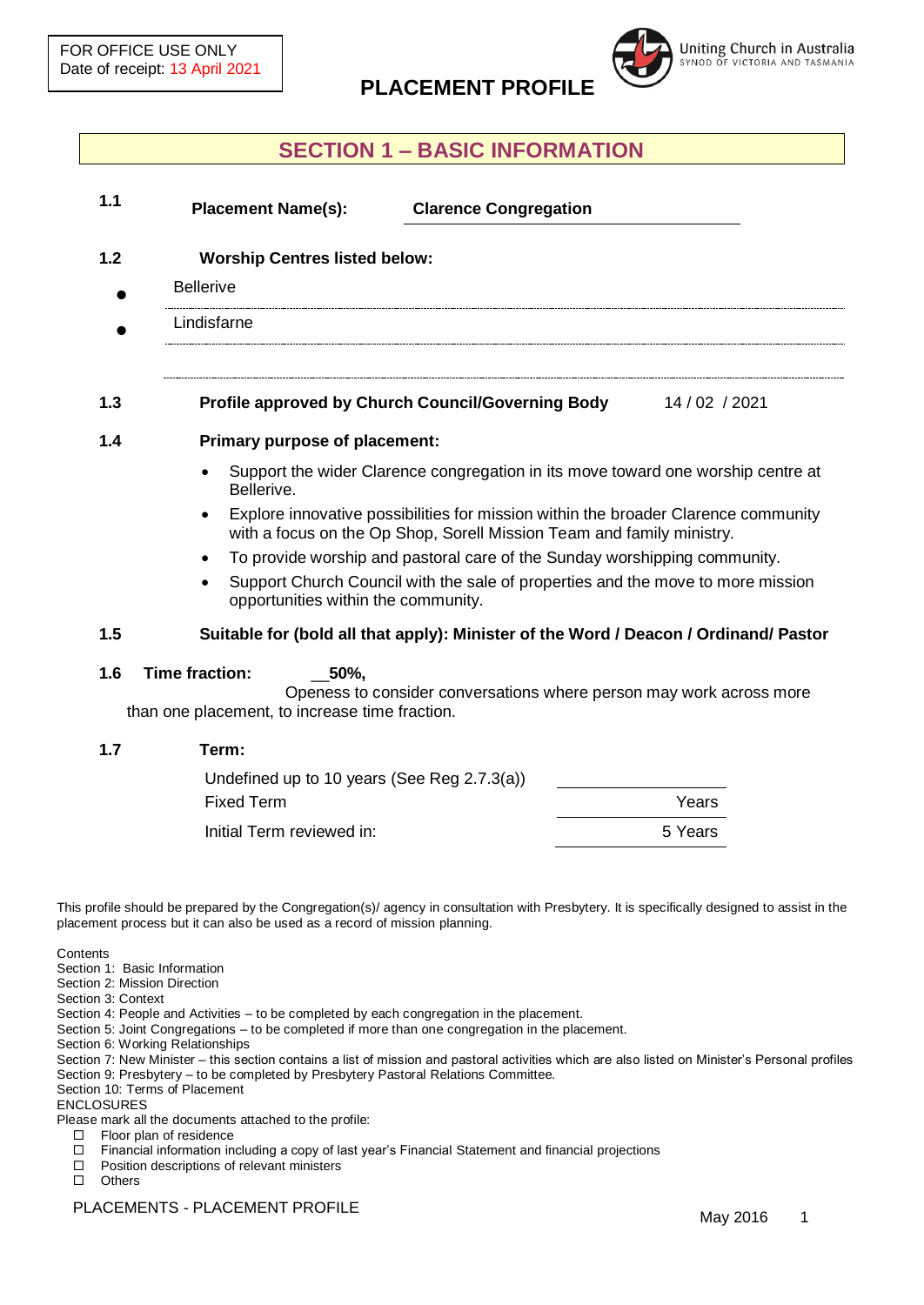## **SECTION 2 – MISSION DIRECTION**

### **2.1 What is the Vision statement and or Mission priorities of the placement (or of the individual congregations)**

### **Clarence Uniting Church Mission Statement:**

The Clarence Uniting Church is a diverse community seeking what it means to believe in God and follow Jesus in our local and global context.

## **Our Mission:**

Our worship of God is at the core of who we are. We value our sense of family and seek to welcome, Include and care for people of all ages and backgrounds. Inspired by Jesus we seek to serve, care and work for justice in the wider community. **Clarence Church:**

Our activities are just as diverse: enjoying each other's company, journeying to discover who God is for us across generations so that we might engage in building a sustainable future. We recognise the leadership of both women and men, and work to discover a more eco-friendly way forward. We also commit our church to being a safe place for all people especially children and vulnerable adults. We seek to address the real world in the way in which we live and the issues we face. Contemporary life throws up many challenges, especially for families, so we invite you to join us exploring how we can live a life of Jesus values in the world today.

#### **2.2 Date adopted / /**

#### **2.3 Provide a short description of the placement/congregation(s)**

We identify as one congregation, meeting in two places, Lindisfarne and Bellerive, with one church council. Each worship centre has its own style of worship which largely reflects the demographics of the suburb in which it is located.

Lindisfarne Centre – an older congregation; close-knit, strengths in pastoral care for each other; traditional values; prefer familiar music and sense of history and connection with the village. Has a history of strong links with the management of the Opportunity Shop, located in the Lindisfarne Village. The members enjoy friendship on a regular basis.

Bellerive Centre – Broader age range with a small number of children/young families; enjoys focus on eco-theology and social justice; technology capable; enjoys shared leadership; tolerant of different styles of worship. The congregation has a Lay Preacher/Family ministry leader, and two lay worship teams. Music is assisted by musicians and vocalists,

#### **2.4 How has the placement/congregation(s) changed over the last 5 years?**

We have made important property decisions:

.

- Both the Sorell church which is not being used, along with the rental property which is currently leased, are to be sold.
- The Lindisfarne Church is also to be sold which will require sub-dividing from the Manse, currently used for the minister in placement.

The long term manager of the Op Shop located in the Lindisfarne Village has recently retired after 45 years voluntary service. Management in the short term is being undertaken by two members of Church Council with a view to strengthening the relationship between the Op Shop and the church. Exploration of further opportunities to offer mission through the Op Shop are envisaged.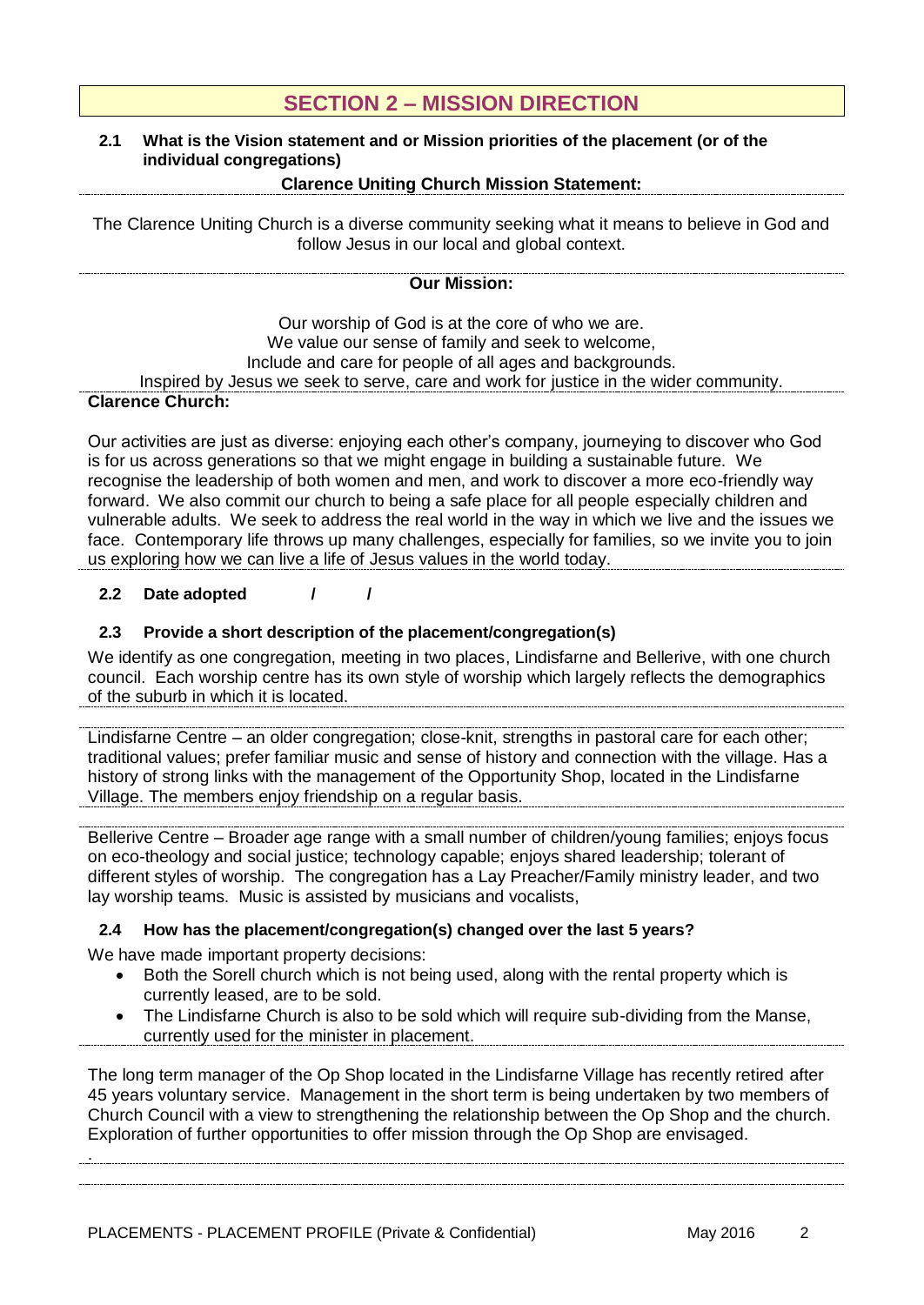#### **Sorell Mission Team**:

There has not been a Uniting Church presence in Sorell for some years since the closure of the church. However a Sorrel Mission Team was recently formed with oversight from the Church Council. They are meeting regularly. One of the aims is to care for former members and those in the community who suffer from loneliness.

There have been conversations between the ministers of the Greater Hobart area to explore opportunities and meet as a large group for special occasions.

#### **2.5 What are the congregation/placement's goals?**

#### *Refer to 2.1.*

We continue to seek God's will to discern our direction.

#### **2.6 What are the next Strategic Steps to achieving those goals?**

- Establish a leadership team for goals to be met.
- Selling of three properties: Lindisfarne Church, Sorell Church, and former Sorell Manse.

- Requiring guidance for the Strategic Plan moving ahead.
- Developing mission priorities for Sorell.
- Bringing Lindisfarne and Bellerive closer together as one community.
- Continue to explore missional opportunity within the community.
- Developing links between the Op Shop and congregation, advancing further mission and establishing partnerships in the wider community.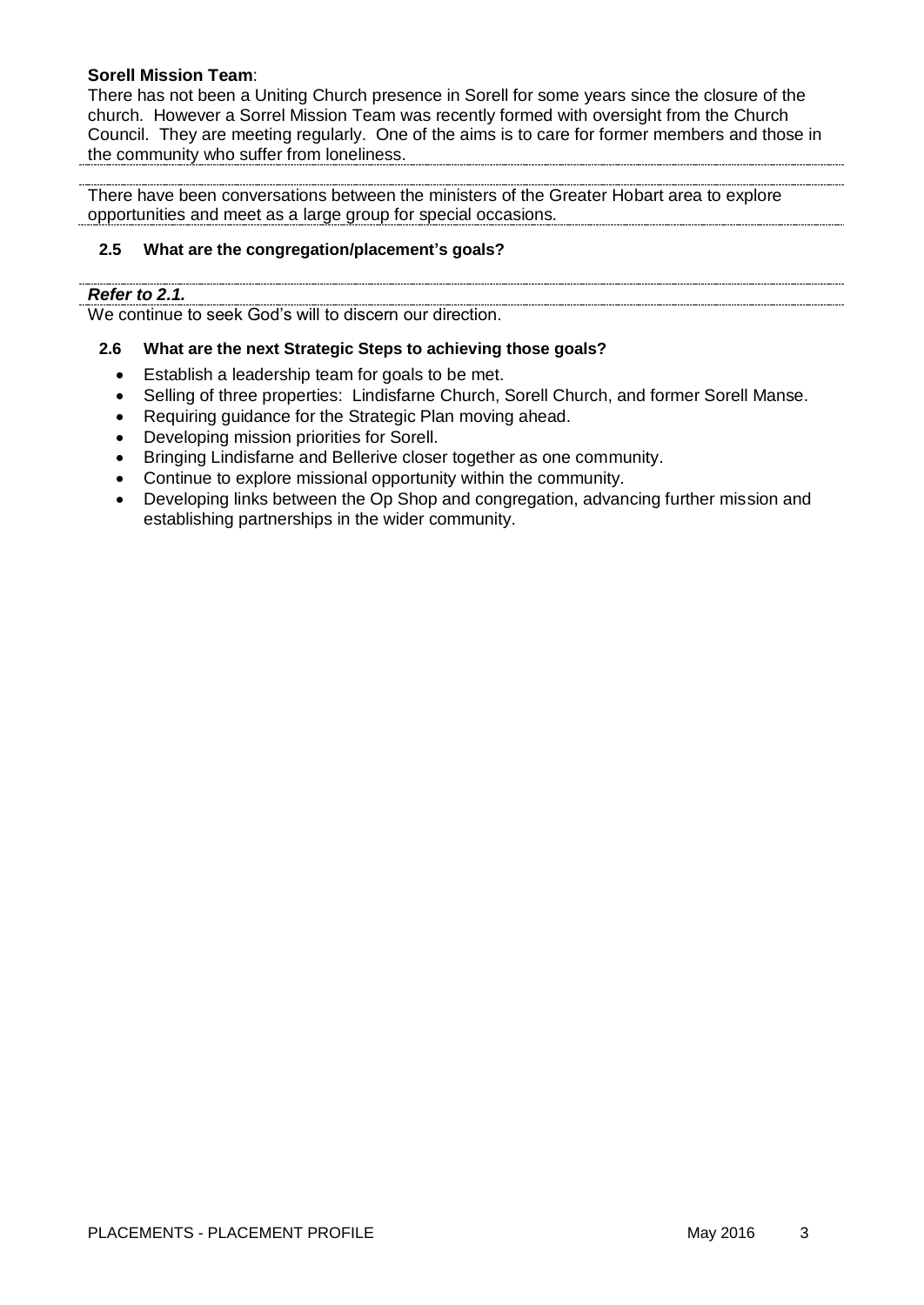# **SECTION 3 - CONTEXT**

#### **3.1 Describe the communities in which this placement is located (Mission context).**

- Bellerive worship centre is located on the Eastern Shore of the Derwent River in the City of Clarence. It is located on a main road and has a wonderful view of the Bellerive Yacht Club/Mariner, the Derwent River and Mount Wellington.
- Lindisfarne Church is located with the Manse and again is on a main road with great views.
- The Eastern Shore as it is locally known, is only five minutes by car to the Centre of Hobart over the Tasman Bridge.
- Locally there are a number of shopping centres offering a diverse range of goods and services.
- The area is mainly residential with farming on the outskirts. Most main commercial and retail outlets are within the municipality.
- Tourism is on the rise with development around the foreshore, Coal River wine region, mountain bike trails and easy access to the many southern beaches and coastal towns on the East Coast.
- Uniting Care has two facilities Lillian Martin in Warrane, and Ningana in Sorell.
- There are a number of other Aged Care facilities in the area along with two large lifestyle villages. We have a number of our members living in these villages.

#### **3.2 How does your congregation reflect or vary from the age, and ethnic mix of your local community?**

Our congregations are an accurate reflection of the community in which we live. We are of mainly Anglo ethnicity.

Although there are many young families living in our suburbs, the population is also very well represented in the older age groups. Our congregation is comprised more towards the older age groups.

#### **3.3 What are the opportunities and points of stress and pain in the wider community?**

We are aware of the needs and points of pain and stress within our community.

Social divide; lack of spiritual connection and values; mental illness, lack of affordable housing.

We are conscious of these needs within our community.

#### **3.4 List ways in which you connect with, serve, or partner with people in your wider community?**

- $\bullet$ Opportunity Shop – Sale of goods at a lower price, with 50% of profits going to charitable organisations and 50% to the church to enable furthering personal missional support. The Op Shop is a supportive community for social contact and loneliness.
- $\bullet$ Sorell Fellowship Group – recently formed, meets social needs. Eg a cuppa and occasionally and speaker of interest.
- $\bullet$ Connections Craft and Conversation Group – is a craft group made up of church and community members. Supports the local school Chaplain in Bellerive. Provision of special blankets made by our members. – donated to local charities to be distributed
- .  $\bullet$ Provision of food to support Bridgewater/Gagebrook Mission.

**Pastoral Care Volunteers** in various outside fields